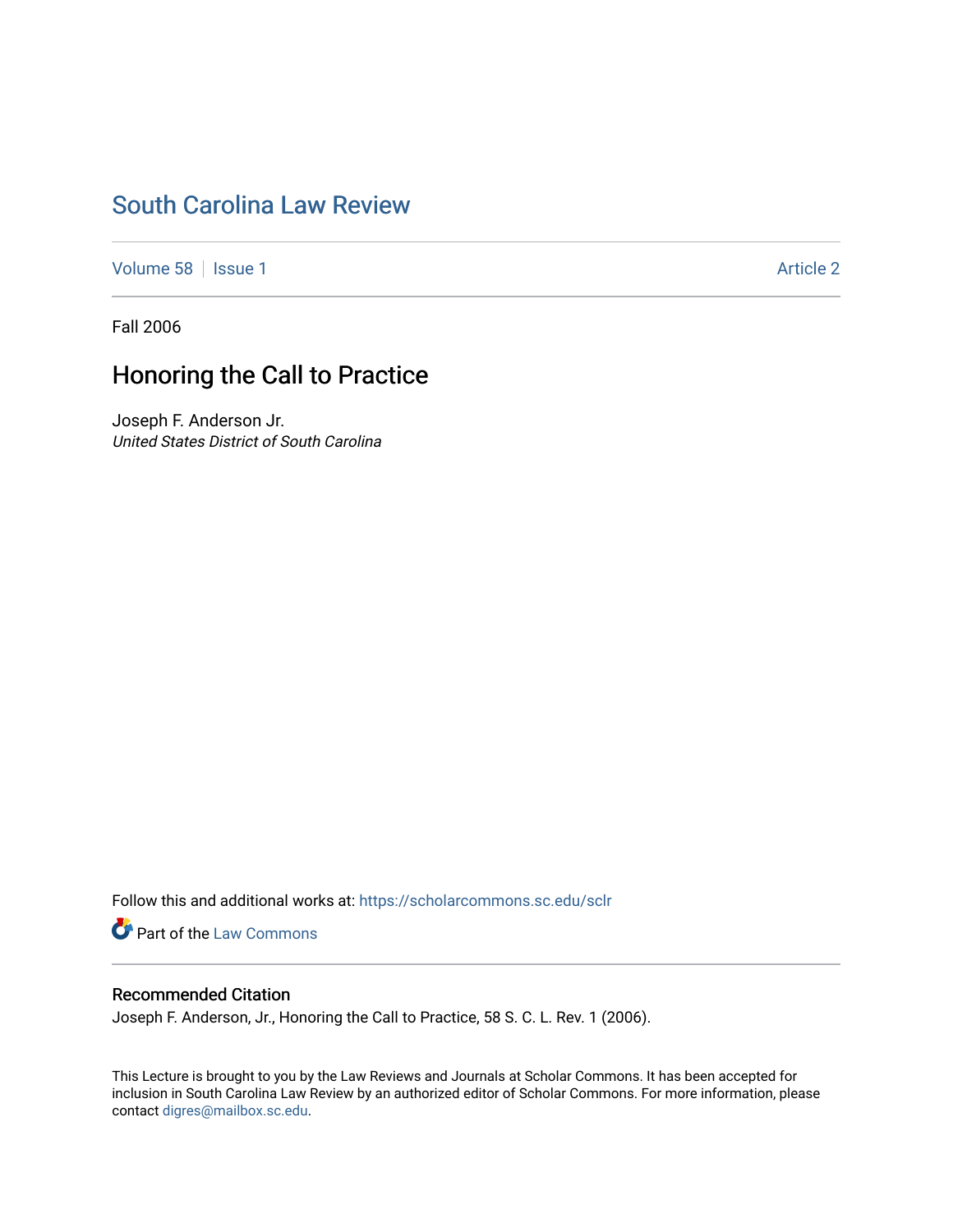#### Anderson: Honoring the Call to Practice

### **HONORING THE CALL TO PRACTICE\***

#### THE HONORABLE JOSEPH F. ANDERSON, JR.\*

President Sorensen, members of the Board of Trustees, Dean Lacy, distinguished faculty, family and friends, and most especially, members of the class of 2006, what a wonderful day to celebrate with all of you! I know I speak for Mortimer Caplin when I say we are both deeply humbled and very grateful to be recognized with an honorary degree. It is especially meaningful for me to be honored in this way by my law school alma mater, and to show my appreciation, I will not afflict you with many words. I realize that a commencement speaker is very much like the body of the deceased at an Irish wake-they need you there to have the party, but nobody expects you to say very much.

Graduates, this day marks the completion of your formal training for the bar. You, your professors, and your family are justifiably proud. After all, law school has transformed you--in three short years-from students who answered legal questions with a halting, "I don't know," to lawyers able to state authoritatively, "It depends."

Please join me in thanking your families. They are, and always will be, your greatest teachers. They taught you about life, love, respect, and integrity long before your first classes began here in August 2003. By the time we taught you about the rules of professional conduct, your family had already taught you about morality and helped you define your own code of ethics. They have nurtured you in ways that far exceed the standard of care of the "reasonable man" you met in torts class.

They encouraged you to challenge yourselves, and they cheered the loudest when you succeeded. But they also reminded you that the strength of your character was far more important than any of your awards or accomplishments. And now, they have traveled from around the country to celebrate your graduation. For that, and for so much more, we are grateful.

Thanks are also due, of course, to our law school faculty--- an outstanding group of scholars and educators in whose company I have had the good fortune of working for several years. They showed you the law-the opinions, statutes, regulations, and customs-and they revealed to you the theory behind the law. They challenged you to think critically, to imagine a more perfect system of justice, and to advocate for that system, whether with your pens or your voices. They have been your mentors and your role models, and in turn, you have become their champions,

<sup>\*</sup>A slightly condensed version of this commencement address was delivered to the 2006 graduating class of the University of South Carolina School of Law on May 5, 2006. The author expresses his appreciation to his career law clerk, Shiva V. Hodges, Esq., for her valuable assistance with this speech.

<sup>\*\*</sup> Chief United States District Judge for the District of South Carolina.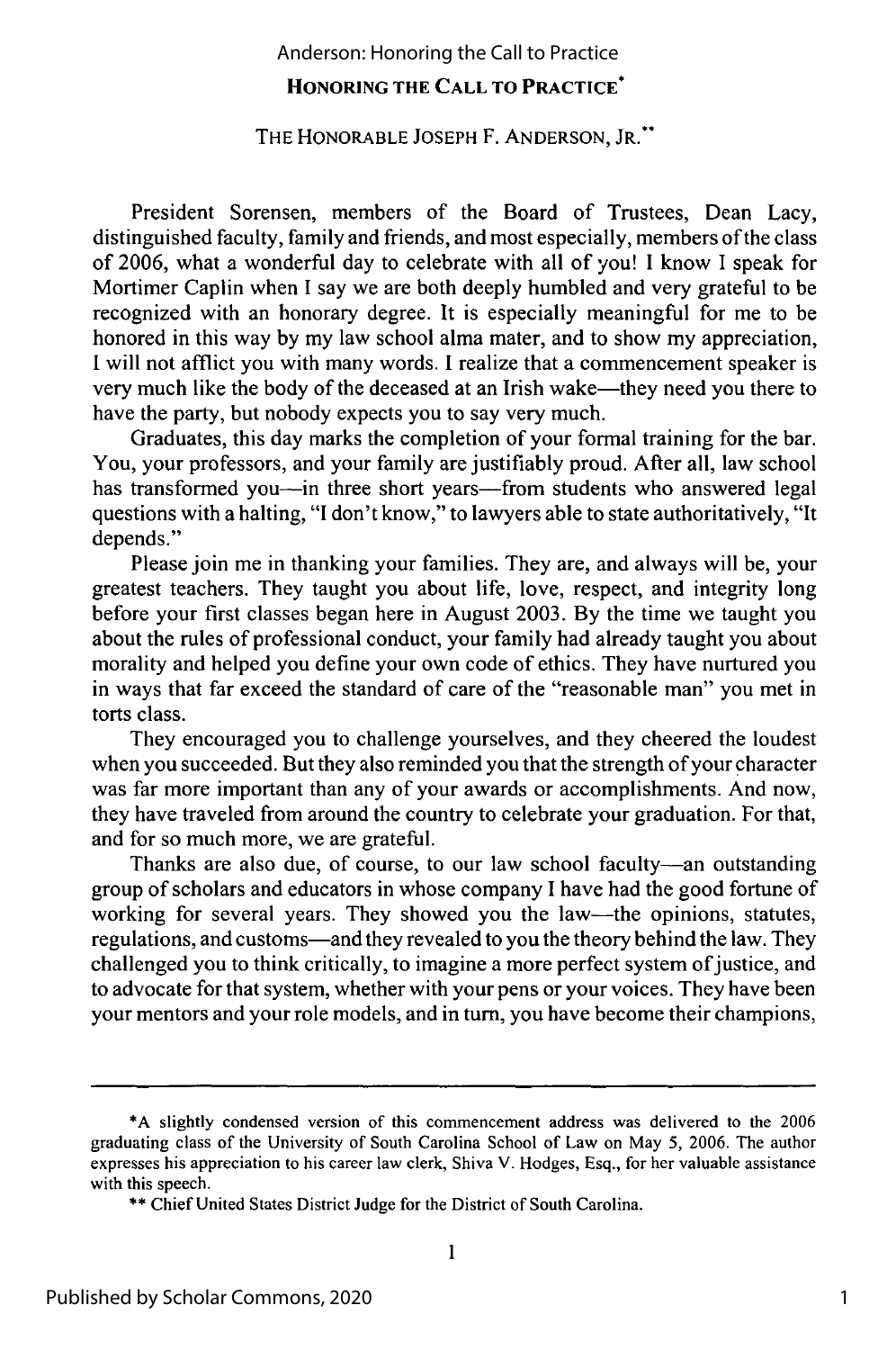producing extraordinary research and scholarship, and contributing to our collective discourse on the law.

It has been said that public speakers should focus on *one* thumping point of great practicality-as, for example, the late Conrad Hilton did when he appeared on The Tonight Show with Johnny Carson. Carson said to Hilton:

> "[Y]ou['re] a giant of American attainment, a legend in your [own] time, you've built hotels all over the world, turn to th[e] camera... over there, look your fellow countrymen in the eye and tell them the *one* thing, based on your life's work, that you would like [them] to know." Like a [good] trooper, . **.** . Hilton turned to the camera, looked America in the eye and said, "Please, put the curtain inside the tub."'

The modem trend is for commencement speakers to emulate Hilton and to send forth graduates full of pithy advice, as I recently learned when I perused some randomly selected commencement speeches given by others. One address, attributed to Kurt Vonnegut but later shown to be a hoax, offered graduates two injunctions: Use sunscreen and floss regularly.' Columnist George Will advised the graduates of Washington University at St. Louis: "[W]ith a runner on second and no outs, try to hit behind the runner."3

These micro-rules---put the curtain inside of the tub, use sunscreen, floss, hit behind the runner—may seem to you a tad too minor to merit attention, particularly on a day this momentous. However-and here we come to my macro point-seemingly small thoughts can often illuminate larger truths. Permit me, then, to offer three small thoughts for your consideration.

First, be proud of your degree from the University of South Carolina School of Law. This institution has provided you with a superb legal education. You are equipped to compete with anyone, anywhere and to do wondrous things in or out of the legal field.

Consider for a moment, the legacy of this school that precedes you. This year, the national president of the American Bar Endowment is I.S. Leevy Johnson.4 The president of the Association of Trial Lawyers of America is Ken Suggs.<sup>5</sup> The

<sup>1.</sup> George Will, Rule by Microrules: Commencement Address at Washington University in Saint Louis (May 15, 1998), *in* **GEORGE** WILL, WITH **A HAPPY** EYE **BUT... :** AMERICA **AND** THE WORLD **1997-** 2002, at 197 (2002).

<sup>2.</sup> Mary Schmich, *Vonnegut? Schmich? Who Can tell in Cyberspace?,* **CHI.** TRIB., Aug. 3, 1997, §4, at **1.**

<sup>3.</sup> **GEORGE** WILL, WITH **A HAPPY** EYE **BUT... :** AMERICA **AND** THE WORLD 1997-2002, at 198 (2002).

<sup>4.</sup> Jean Hoefer Toal, Chief Justice, S.C. Supreme Court, State of the Judiciary 2006 (Mar. 1, 2006), http://www.judicial.state.sc.us/whatsnew/SOJ2006/SOJ2006Text.htm.

<sup>5.</sup> Janet, Jenner & Suggs, LLC, http://www.janetjennersuggs.com/kenneth-suggs.html (last visited Oct. 10, 2006).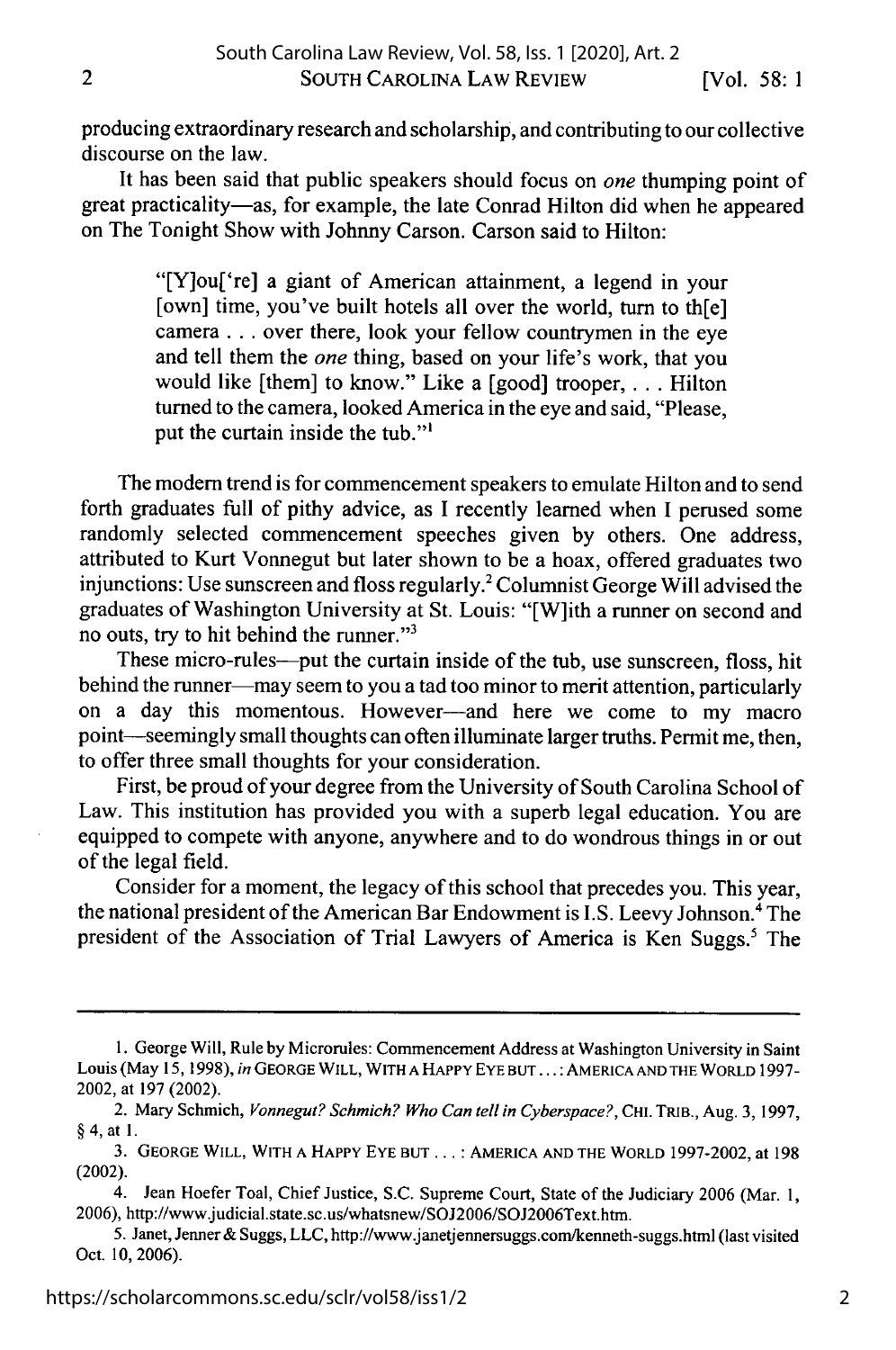president of the Defense Research Institute is David Dukes.6 And, president of the National Council of Chief Judges of Courts of Appeal is Judge Kaye Heam.7 **All** of them-USC Law School graduates-all of them! **I** challenge you to find any other law school in the country with four of its graduates heading up four national legal organizations at the same time.

Also on the national scene, David Bruck, **USC** Law **'75,** is generally recognized as the preeminent lawyer in the country on capital litigation.<sup>8</sup> When officials in Montana needed to appoint someone with the legal skills and trial abilities necessary to represent the Unabomber, they went all the way to the state of Washington to select Judy Clarke, USC Law **'77.'** Last year, Chief Justice Jean Toal was presented with the coveted Margaret Brent Award, a prestigious honor given to the top woman lawyer in the United States." **USC** Trustee William Hubbard has held numerous national leadership positions in the American Bar Association.<sup>11</sup>

Want more proof? When the City of San Francisco needed an attorney to represent its interest in litigation involving asbestos in all of the buildings owned **by** the San Francisco School District, it did not choose a graduate from any of the thirty-nine law schools in California. Instead, it chose Daniel Speights, **USC** Law '73, who practices in Hampton, South Carolina, population 2,795.<sup>12</sup> Dan's competition-asbestos property damage abatement litigators from across the country-included firms whose senior partners attended Yale, Chicago, the University of Virginia, and Harvard. **<sup>13</sup>**

3

<sup>6.</sup> Nelson Mullins Riley & Scarborough, http://www.nelsonmullins.com/lawyers/printbio.cfrn?ID= **15** (last visited Oct. 10, 2006).

*<sup>7.</sup> See* **COUNCIL** OF **CHIEF JUDGES** OF **COURTS** OF **APPEAL,** DIRECTORY OF **JUDGES** OF **STATE COURTS** OF **APPEAL** iii (2005), http://www.abanet.org/jd/ajc/ccjca/pdf/directoryintro.pdf.

*<sup>8.</sup> See* David I. Bruck, Washington and Lee School of Law, http://law.wlu.edu/faculty/ profiledetailpr.asp?id=143 (last visited Oct. 10, 2006) (detailing Professor Bruck's experience, publications, and recent media appearances).

<sup>9.</sup> Mark Gladstone, *Kaczynski Lawyers Win Praise from Colleagues,* L.A. **TIMES,** Dec. 7, 1997, at A3.

<sup>10.</sup> South Carolina Supreme Court, http://www.judicial.state.sc.us/supreme/displayJustice.cfm ?judgelD= 1118 (last visited Oct. 10, 2006). The American Bar Association presents the Margaret Brent Award to five women each year who have achieved professional excellence and have encouraged women in pursuit of legal careers. American Bar Association Commission on Women in the Profession, http://www.abanet.org/women/margaretbrent/pasthonorees.html. Chief Justice Toal won the Margaret Brent Award in 2004. *Id.*

**<sup>11.</sup>** Nelson Mullins Riley & Scarborough, http://www.nelsonmullins.com/lawyers/printbio.cfm?ID=66 (Last visited Oct. 10, 2006).

<sup>12.</sup> *See* San Francisco Unified Sch. Dist. v. W.R. Grace & Co.-Conn., 44 Cal. Rptr. 2d 305, **306** (Cal. Ct. App. 1995) (listing Speights & Runyan, Daniel Speights's Firm, as counsel for the school district). *See also* Roger Parloff, *Sue First, Sign Up Clients Later,* **FORTUNE,** Nov. 14, 2005, at 40, 40 (calling Speights the "Big Daddy" of asbestos property damage suits).

<sup>13.</sup> *Cf* Parloff, *supra* note 12, at 40 ("Over the past 23 years, Daniel A. Speights is widely believed to have filed, tried, and settled more asbestos property-damage cases than any other attorney in the U.S.").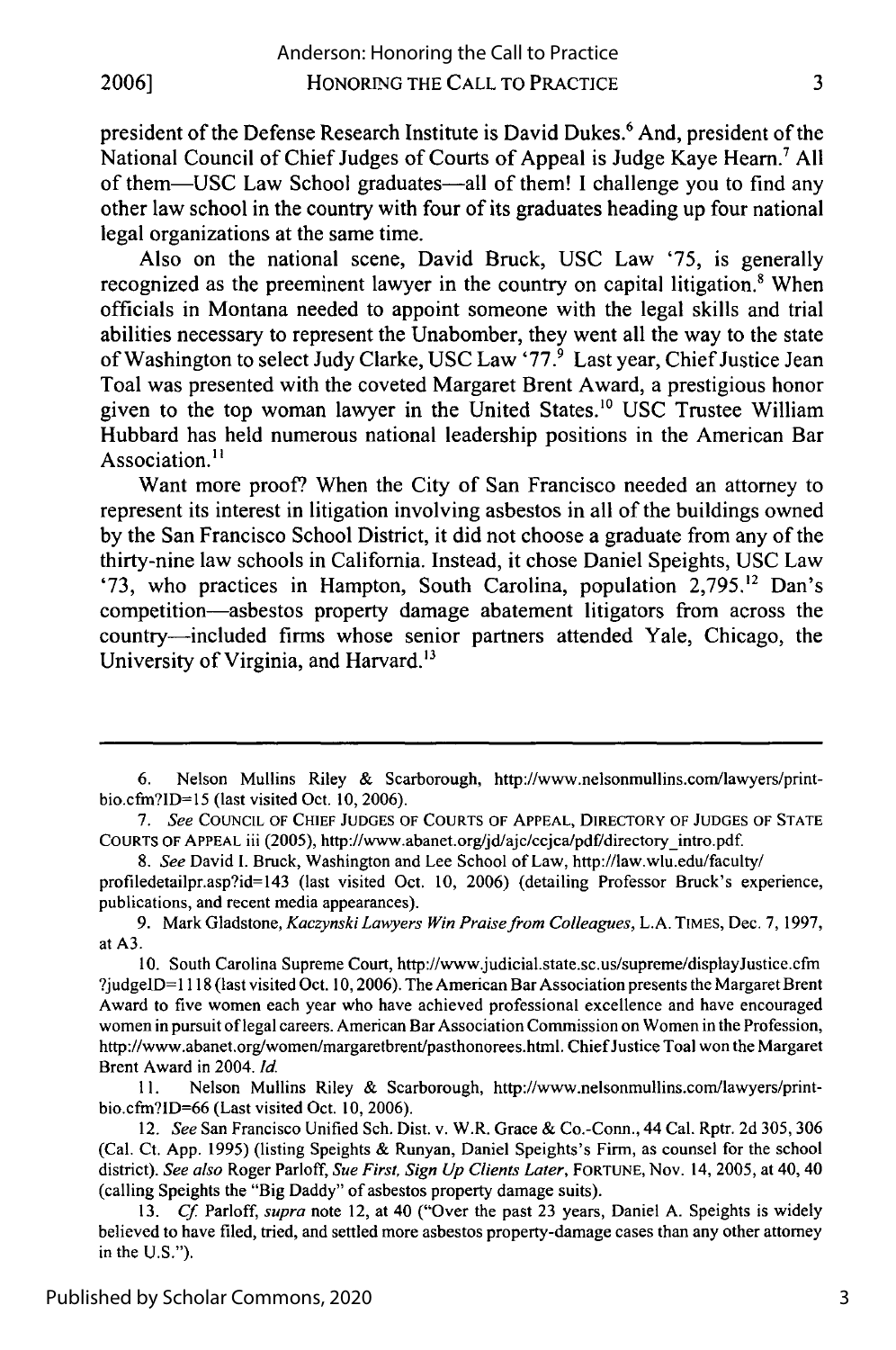SOUTH CAROLINA LAW REVIEW

In short, your education from the University of South Carolina School of Law can and will take you as far as you choose to dream.

The second small point I offer for your consideration is: Leave the law better than you find it. It will come as no surprise to you when I say that lawyers in general do not enjoy an exemplary public image. This is not simply a recent phenomenon. Curses against lawyers were found in the remains of King Herod's palace.'4 In 1658, Virginia legislators passed a law expelling all lawyers from the colony.<sup>15</sup> Nearly every writer of note-from Shakespeare,<sup>16</sup> to Franklin,<sup>17</sup> to Sandburg<sup>18</sup>—has gone out of his way to demean the legal profession.

No doubt some of the public dissatisfaction with the legal profession flows naturally from our adversarial model of dispute resolution. Even outside of litigation, the public finds itself at the mercy of lawyers at unhappy turning points in life such as the probating of a deceased parent's will. And, unfortunately, there are a few bad apples in the field that attract a disproportionate share of the limelight.

Despite these challenges-or maybe because of them-we each have an obligation to improve the stature of the legal profession. The vast majority of you will find your livelihood in the practice of law, and you owe it to the law to leave the profession better than you found it.

The best way to do this is to work from within. Always honor and be respectful of the system in your public comments. Handle your cases so that the opposing side would consider hiring you the next time they need an attorney. Conduct yourselves, in and out of the courtroom, professionally and respectfully, while obviously keeping your client's interest at heart.

Differ without derision. Interview without intimidation. Use common sense and common courtesy, neither of which is all that common, frankly. If you feel that you must advertise, please, please-keep it dignified.

Whether you work in a corporate office or serve in public office, whether you practice in a courtroom or teach in a classroom, whether you labor in a bank or sit on the bench-comport yourselfwith the utmost integrity, dignity, and grace so that others will be proud to know you as a lawyer.

On the local level, the skills and the values imparted here are driven home to me every day in my job where, from my seat at the far side of the bench, I see before me USC Law graduates who exemplify the best of our vocation. They represent their clients competently and zealously, yet they never forget that the

<sup>14.</sup> Michael Hill, *Lawyers, Seeking Gentler Image, Told to be Teddy Bears, Not Sharks,* **STATE** (Columbia, S.C.), Mar. **26, 1995,** at **E3.**

<sup>15.</sup> Act of Mar. 31, 1658, ch. CXII, *reprinted in* **COLONY** LAWS OF VIRGINIA, 1642-1660, at 482-83 (John D. Cushing, ed., 1978).

<sup>16.</sup> *See, e.g.,* **DANIEL** J. KORNSTEIN, KILL **ALL** THE LAWYERS?: SHAKESPEARE'S **LEGAL APPEAL** 11 (1994) (noting that Shakespeare's references to lawyers are rarely complimentary).

*<sup>17.</sup> See, e.g.,* Benjamin Franklin, THE ARTOF SAYING **LITrLE IN MUCH, PENNSYLVANIA** GAZETTE, June 17, 1736, *reprinted in* **BENJAMIN FRANKLIN:** WRITINGS, 263,263-66 (J.A. Leo Lemay ed., 1987).

**<sup>18.</sup> CARL SANDBURG,** THE LAWYERS KNOW Too **MUCH,** *reprinted in* THE COMPLETE **POEMS** OF CARL **SANDBURG** 189 (Harcourt Brace Jovanovich, Inc. 1970).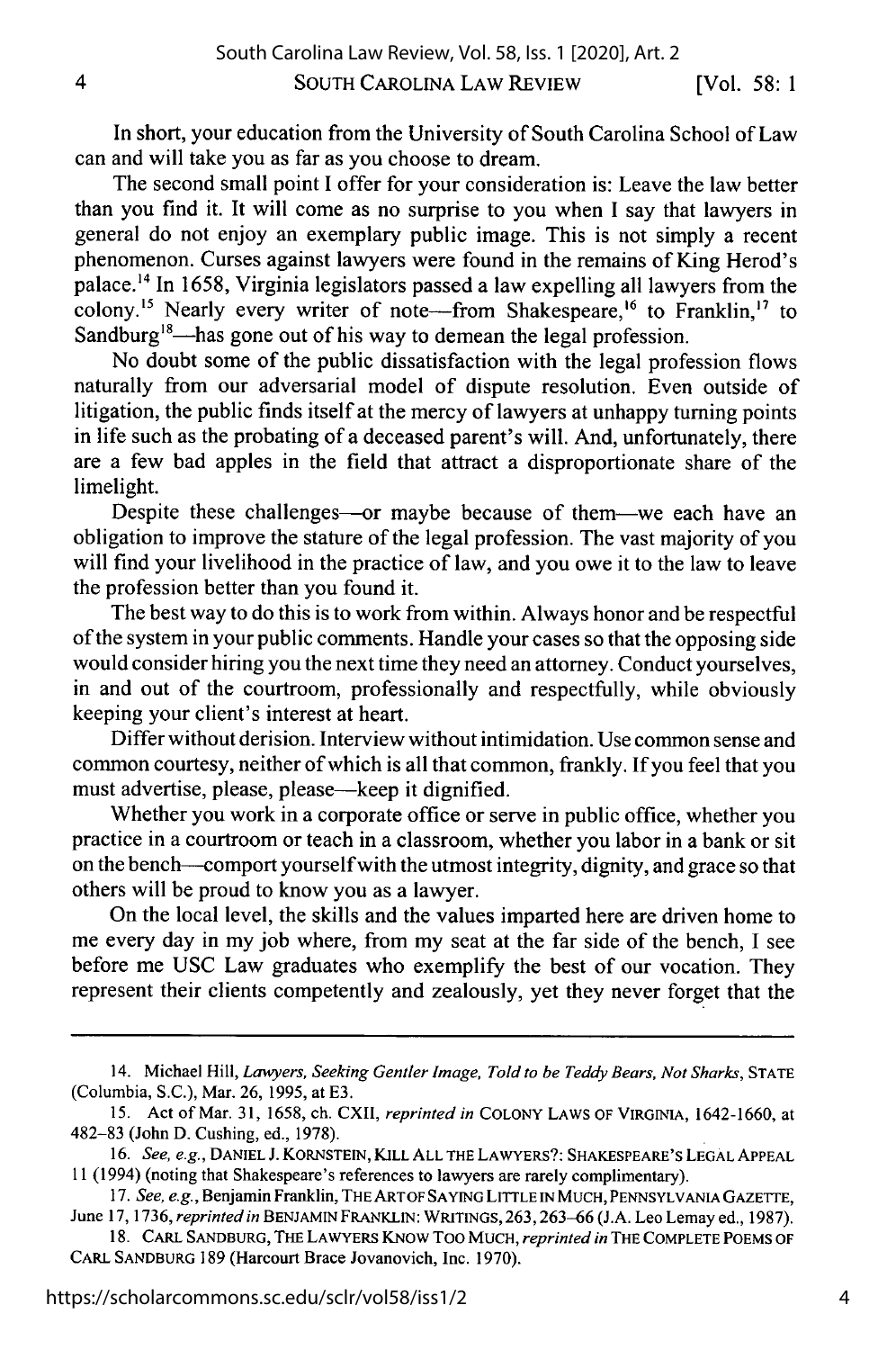#### HONORING THE CALL TO PRACTICE **2006]**

legal profession is unique in that its members are both colleagues and adversaries. This special relationship among lawyers was summed up by John Silber, Chancellor of Boston University, when he said: "The lawyers' contribution to the civilizing of humanity is evidenced in the capacity of lawyers to argue furiously in the courtroom, then.., sit down as friends over a drink [at] dinner. This habit is often interpreted by the layman as a mark of their ultimate corruption."<sup>19</sup> Silber concluded by saying: "In my opinion, it is their greatest moral achievement: It is a characteristic of human[ ] tolerance that is most desperately needed at the present  $time."^{20}$ 

And as you work to improve your chosen profession, I urge you to accept the challenge of my third and final point. I hope as you embark onto the next leg of your journey, that you will consider dedicating yourselves to some form of public service. Do not take my word for it. Look to Jefferson: "There is a debt of service," he said, "due from every man to his country proportioned to the bounties which nature and fortune have measured to him."<sup>21</sup> Roscoe Pound said that the law is a profession characterized by a "spirit of public service"<sup>22</sup>—a spirit that requires a lawyer's devotion of time, effort, and talent to help the community.

Historically, both the structure and the moral tone of Western Civilization have been shaped and preserved in great part by those trained in the law. The declaration of the moral underpinnings of this nation and its Constitution were framed by lawyers.<sup>23</sup> At the crucial junctures of its history, lawyers have played a crucial role in preserving it. Our system of law and justice is a national treasure--one that depends on our ability and willingness to look beyond the next billable hour and to choose to live the life worth living.

You as lawyers will be uniquely equipped, both by your training and your status in society, to act as instruments to shape the community's mood, structure, and conscience. Your career can provide you with many ways to live a life of consequence to others. In my experience, the best lawyers are actively involved in schools, churches, synagogues, and community life. They are leaders, giving of themselves to serve through charities, the arts, pro bono legal work, social services, and directly in government.

None of us is likely to have the opportunity to write a constitution or debate in one of the halls of Congress. But the skills that such endeavors require are just as vital and just as necessary in a civic club, a place of worship, a precinct committee,

<sup>19.</sup> John R. Silber, President, Boston Univ., Address at the Boston University School of Law, *reprinted in Notable & Quotable,* WALL ST. J., Mar. 16, 1972, at A 14.

<sup>20.</sup> **Id.**

<sup>21.</sup> Letter from Thomas Jefferson to Edward Rutledge (Dec. 27, 1796), *in* 3 MEMOIRS, CORRESPONDENCE, AND PRIVATE PAPERS OF THOMAS JEFFERSON, LATE PRESIDENT OF THE UNITED STATES 344 (Thomas Jefferson Randolph ed., 1829).

<sup>22.</sup> Roscoe Pound, *What is a Profession? The Rise of the Legal Profession in Antiquity,* 19 NOTRE DAME LAW. 203, 204 (1944).

<sup>23.</sup> *See* FRAMERS OFTHE CONSTITUTION 30 (James H. Charleton et al. eds., 1986) ("By profession, the law predominated. This was the pursuit of more than half the delegates **.... ").**